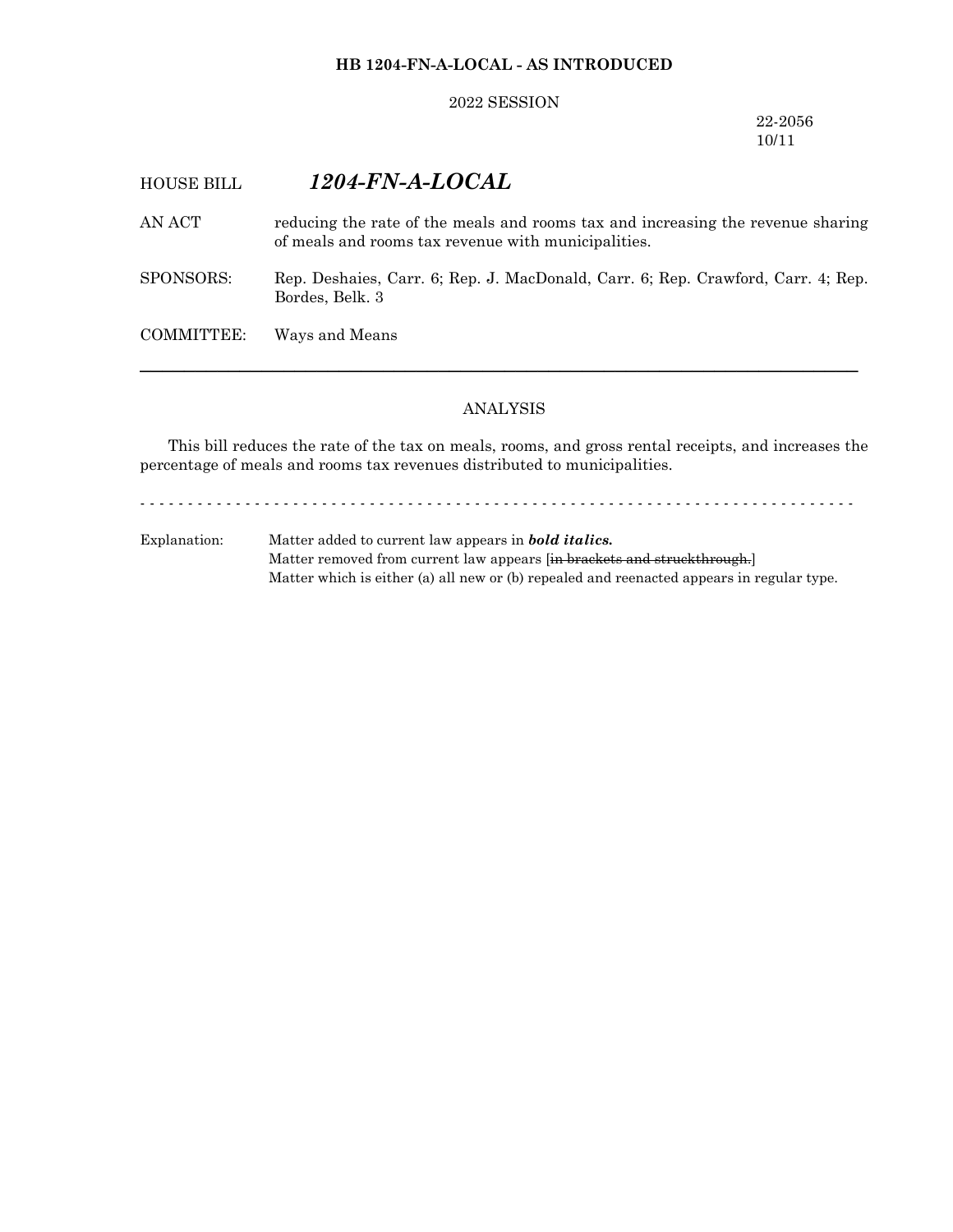## **HB 1204-FN-A-LOCAL - AS INTRODUCED**

### STATE OF NEW HAMPSHIRE

### *In the Year of Our Lord Two Thousand Twenty Two*

AN ACT reducing the rate of the meals and rooms tax and increasing the revenue sharing of meals and rooms tax revenue with municipalities.

*Be it Enacted by the Senate and House of Representatives in General Court convened:*

| 1                | 1 Imposition of Tax. Amend RSA 78-A:6 to read as follows:                                               |
|------------------|---------------------------------------------------------------------------------------------------------|
| $\boldsymbol{2}$ | 78-A:6 Imposition of Tax.                                                                               |
| 3                | I. A tax of $[8.5]$ 7.9 percent of the rent is imposed upon each occupancy.                             |
| 4                | II. A tax is imposed on taxable meals based upon the charge therefor as follows:                        |
| 5                | (a) [Four] Two cents for a charge between \$.36 and \$.37 inclusive;                                    |
| 6                | (b) [Five] <i>Three</i> cents for a charge between \$.38 and \$.50 inclusive;                           |
| 7                | $[Six]$ Four cents for a charge between \$.51 and \$.62 inclusive;<br>(c)                               |
| 8                | [Seven] Five cents for a charge between \$.63 and \$.75 inclusive;<br>(d)                               |
| 9                | [Eight] Six cents for a charge between \$.76 and \$.87 inclusive;<br>(e)                                |
| 10               | [Nine] Seven cents for a charge between \$.88 and \$1.00 inclusive;<br>(f)                              |
| 11               | <b>Eight and a half 7.9</b> percent of the charge for taxable meals over \$1.00, provided<br>(g)        |
| 12               | that fractions of cents shall be rounded up to the next whole cent.                                     |
| 13               | II-a. A tax of $[8.5]$ 7.9 percent is imposed upon the gross rental receipts of each rental.            |
| 14               | III. The operator shall collect the taxes imposed by this section and shall pay them over to            |
| 15               | the state as provided in this chapter.                                                                  |
| 16               | 2 Applicability. RSA 78-A:6, as amended by section 1 of this act, shall be applicable to taxable        |
| 17               | periods beginning on or after July 1, 2023.                                                             |
| 18               | 3 Meals and Rooms Tax; Reference to Rate. Amend RSA 78-A:7, I(a) to read as follows:                    |
| 19               | I.(a) The operator shall either state the amount of the tax to each occupant, purchaser of a            |
| $20\,$           | meal, or renter, or state that the tax is included in the price of the occupancy, meal, or gross rental |
| 21               | receipts received. If the amount of the tax is not separately stated, the purchaser's or occupant's     |
| 22               | contract or receipt shall include the following language:                                               |
| 23               | "The $[9]$ 7.9 percent tax on meals and rooms is included for the costs of meals and lodging only."     |
| 24               | 4 Distribution of Revenues; Percentage Increased. Amend RSA 78-A:26, III to read as follows:            |
| 25               | III. On or before December 1, 2021 and each December 1 thereafter, [30] 40 percent of the               |
| 26               | net income determined under the introductory paragraph of paragraph I of the most recent fiscal         |
| 27               | year, after deductions for the cost of administration and revenues deposited in the education trust     |
| 28               | fund pursuant to paragraph II, shall be deposited into the meals and rooms municipal revenue fund       |
| $\,29$           | for distribution to the unincorporated towns, unorganized places, towns, and cities. The amount to      |
| 30               | be distributed to each such town, place, or city shall be determined by multiplying the total amount    |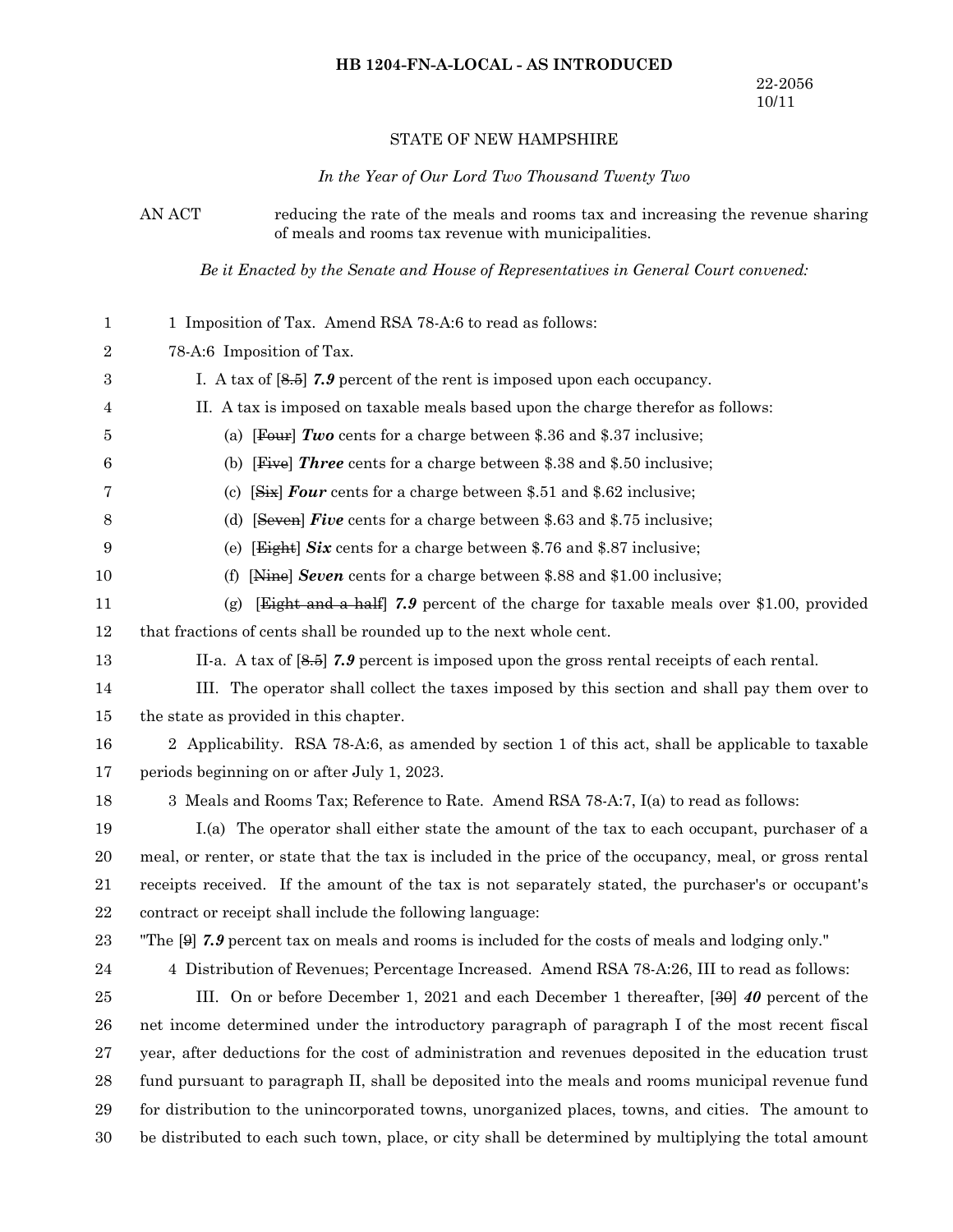### **HB 1204-FN-A-LOCAL - AS INTRODUCED - Page 2 -**

to be distributed by a fraction, the numerator of which shall be the population of the unincorporated town, unorganized place, town, or city and the denominator of which shall be the population of the state. The population figures shall be based on the latest resident population figures furnished by 1 2 3

the office of planning and development. 4

5 Effective Date. This act shall take effect July 1, 2023. 5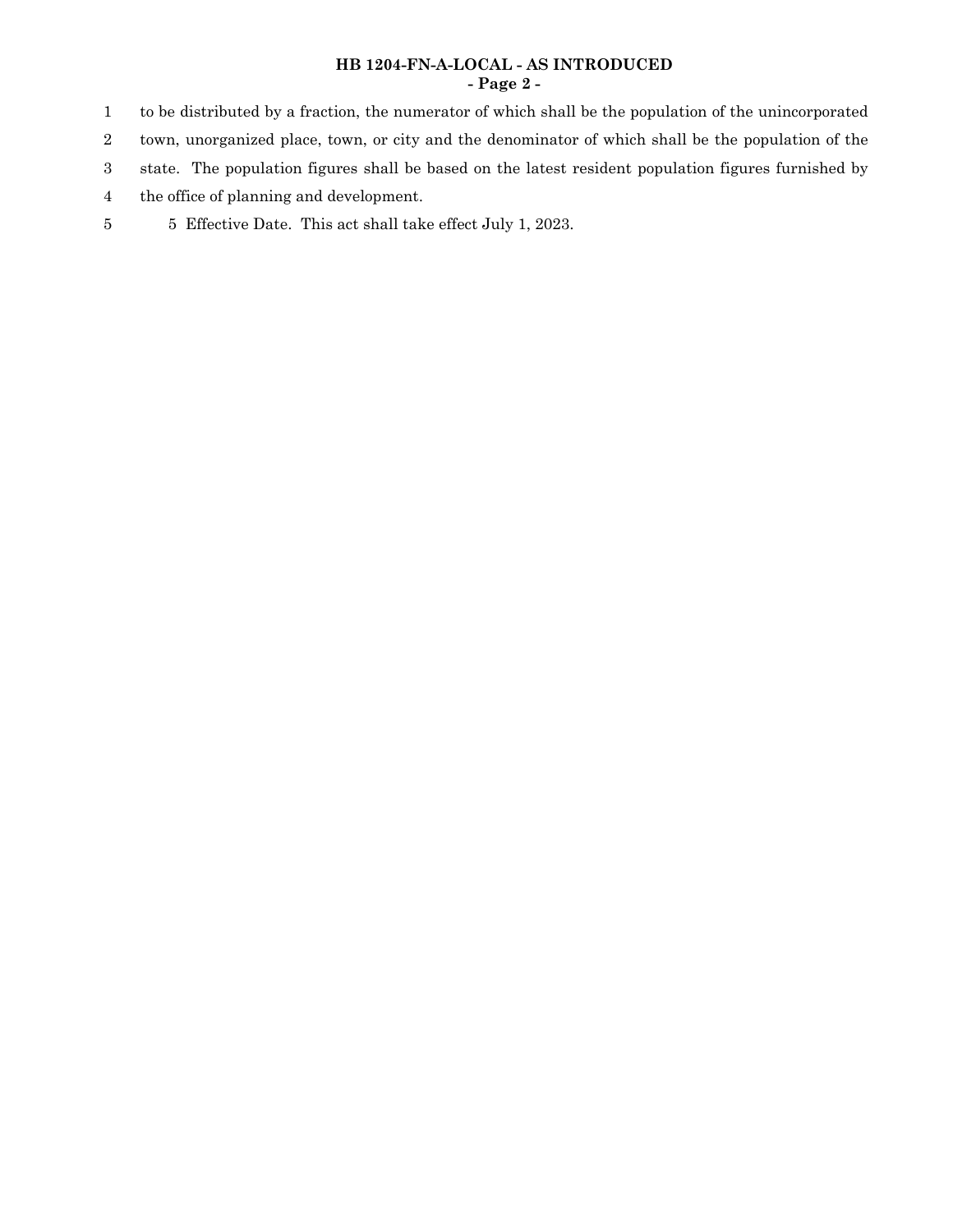LBA 22-2056 10/28/21

# **HB 1204-FN-A-LOCAL- FISCAL NOTE AS INTRODUCED**

AN ACT reducing the rate of the meals and rooms tax and increasing the revenue sharing of meals and rooms tax revenue with municipalities.

**FISCAL IMPACT: [ X ] State [ ] County [ X ] Local [ ] None**

|                        | <b>Estimated Increase / (Decrease)</b> |                |     |                            |                            |
|------------------------|----------------------------------------|----------------|-----|----------------------------|----------------------------|
| <b>STATE:</b>          | FY 2022                                | <b>FY 2023</b> |     | <b>FY 2024</b>             | <b>FY 2025</b>             |
| Appropriation          | \$0<br>\$0                             |                | \$0 | \$0                        |                            |
| Revenue                | \$0                                    |                | \$0 | Indeterminable<br>Decrease | Indeterminable<br>Decrease |
| <b>Expenditures</b>    | \$0                                    |                | \$0 | Indeterminable<br>Increase | Indeterminable<br>Increase |
| <b>Funding Source:</b> | [X] General                            | [X] Education  |     | ] Highway                  | [X] Other - Meals          |
|                        | and Rooms Municipal Revenue Fund       |                |     |                            |                            |

**LOCAL:**

| Revenue      | \$0 | \$0 | Indeterminable<br>Increase | Indeterminable<br>Increase |
|--------------|-----|-----|----------------------------|----------------------------|
| Expenditures | \$0 | \$0 | $\$0$                      | \$0                        |

#### **METHODOLOGY:**

This bill decreases the Meals and Rentals (M&R) tax rate from 8.5% to 7.9% for taxable periods beginning on or after July 1, 2023. Additionally the bill increases the M&R distribution to municipalities from 30% to 40%. The exact fiscal impact of this bill cannot be determined, however the Department is able to provide an estimate of the M&R tax rate reduction from 8.5 % to 7.9% based on the following information and assumptions:

- · FY 2021 M&R tax base of \$3,750,004,222 derived by dividing the total tax collected by 9%. Total tax revenue collected of \$337,500,380, which includes \$328,146,248 of M&R on cash basis plus \$9,354,132 of retained commissions (approximately 2.8% (rounded) of total collected);
- Estimated FY 2021 revenue of \$309,915,901 assuming a 8.5% tax rate (\$3,750,004,222  $*$ 8.5% - (\$8,834,458 or 2.8% (rounded) commission retained);
- Estimated FY 2021 revenue of \$288,039,484 assuming a 7.9% tax rate (\$3,750,004,222  $*$ 7.9% - (\$8,210,849 or 2.8% (rounded) commission retained);
- Since the effective date of this bill is July 1, 2023 and M&R revenue is due by the 15th day of the month following the taxable period, the impact on revenue would not occur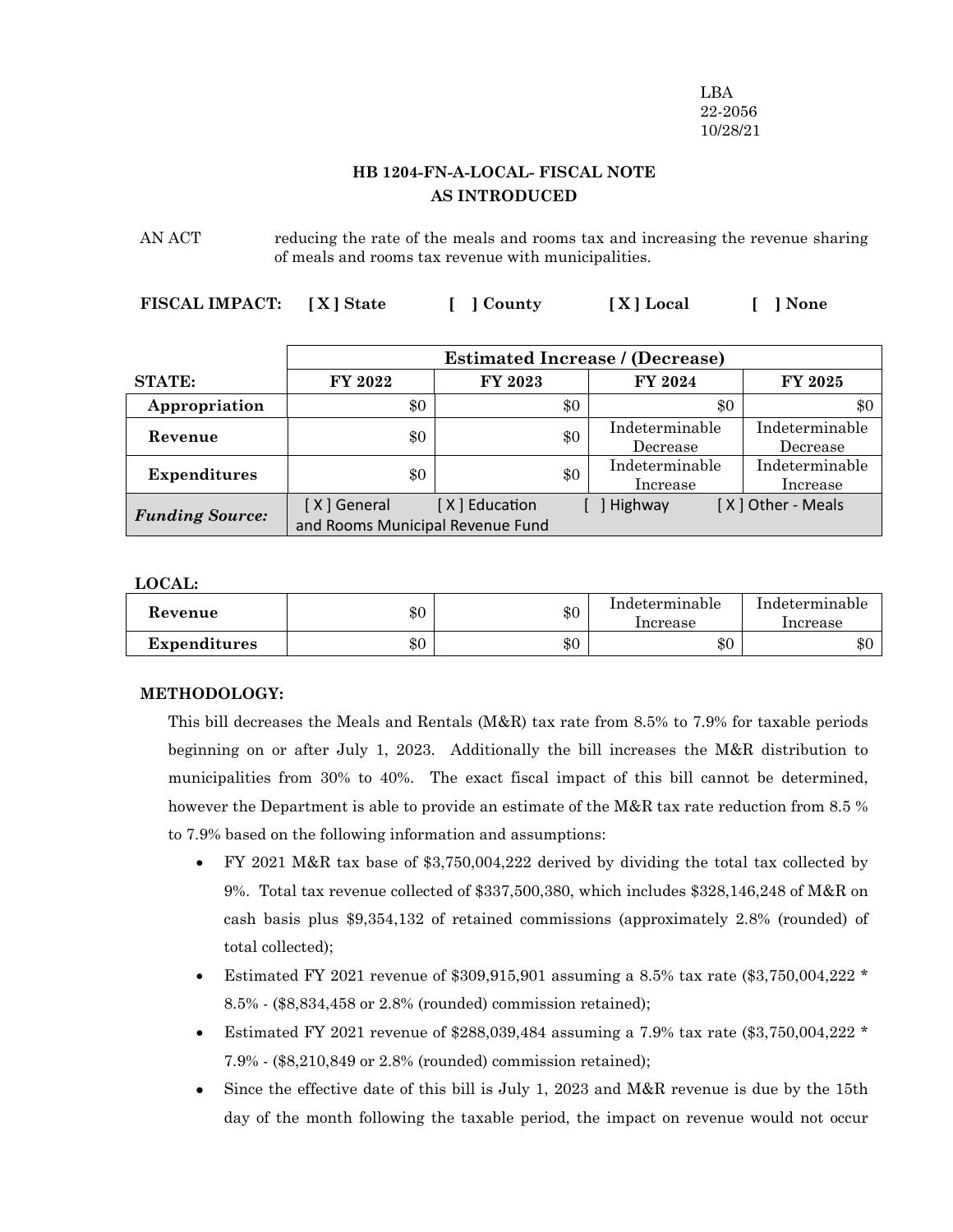until August 2023. On average, 90.9% of M&R revenue is collected between August and June of each fiscal year.

Assuming the estimated M&R revenue for FY 2021 at the 8.5% tax rate and 7.9% tax rate remains unchanged for the period of FY 2024 through FY 2026 and that 90.9% of revenue collected in FY 2024 would be impacted by the rate decrease, the following table provides an estimated impact.

| Meals & Rentals Tax - Static Analysis using FY 2021 Revenues & 8.5% Tax Rate |                                                                                                         |                                                                             |                                                                                      |  |  |
|------------------------------------------------------------------------------|---------------------------------------------------------------------------------------------------------|-----------------------------------------------------------------------------|--------------------------------------------------------------------------------------|--|--|
| <b>Fiscal Year</b>                                                           | <b>Estimate Revenue with</b><br>$ {\bf F}{\bf Y} $<br>from HB 2 (Chapter 91,<br><b>Section 103-105)</b> | 2021 tax base and 8.5% rate Estimated FY Revenue under<br>the proposed rate | <b>Cumulative Fiscal Impact</b><br>(Proposed Legislation<br>Compared to Current Law) |  |  |
| 2024                                                                         | \$309,915,901                                                                                           | \$290,030,238                                                               | (19,885,663)                                                                         |  |  |
| 2025                                                                         | \$309,915,901                                                                                           | \$288,039,484                                                               | (21, 876, 417)                                                                       |  |  |
| 2026                                                                         | \$309,915,901                                                                                           | \$288,039,484                                                               | (21, 876, 417)                                                                       |  |  |

The Treasury Department is not able to estimate the exact impact of the change to decrease the M&R rate from 8.5% to 7.9% and increase the net M&R income deposited into the Meals and Rooms Municipal Revenue Fund from 30% to 40%. However, the Department is able to provide an estimate of the impact based on the following assumptions:

- · FY21 M&R Tax Revenue as a starting point (includes General and Education Trust Fund Revenues adding back the transfers for School Building Aid Debt Service).
- · A revenue decrease of approximately 7% for FY24 based on the proposed rate reduction from 8.5% to 7.9%.
- Cost of Meals & Rooms Administration remain the same
- · Cost of Education Trust Fund Revenues relating to M&R remains the same
- Amount of net income to be distributed into the M&R Municipal Revenue Fund increases from 30% to 40%

|                                              | FY 2021         | Proposed FY 2024 | Proposed FY 2025 |
|----------------------------------------------|-----------------|------------------|------------------|
| M&R Tax Revenue                              | \$343,300,000   | \$319,067,059    | \$319,067,059    |
| (-) Cost of M&R Administration               | $(\$1,969,364)$ | $(\$1,969,364)$  | $(\$1,969,364)$  |
| (-) Education Trust Fund M&R Revenues        | $(\$7,248,000)$ | $(\$7,248,000)$  | $(\$7,248,000)$  |
| M&R Tax Revenues Net of Authorized           | \$334,082,636   | \$309,849,695    | \$309,849,695    |
| Expenditures                                 |                 |                  |                  |
| Percent of Net Income Deposited into the M&R | 30%             | 40%              | 40%              |

Revenue for FY25 will remain flat.